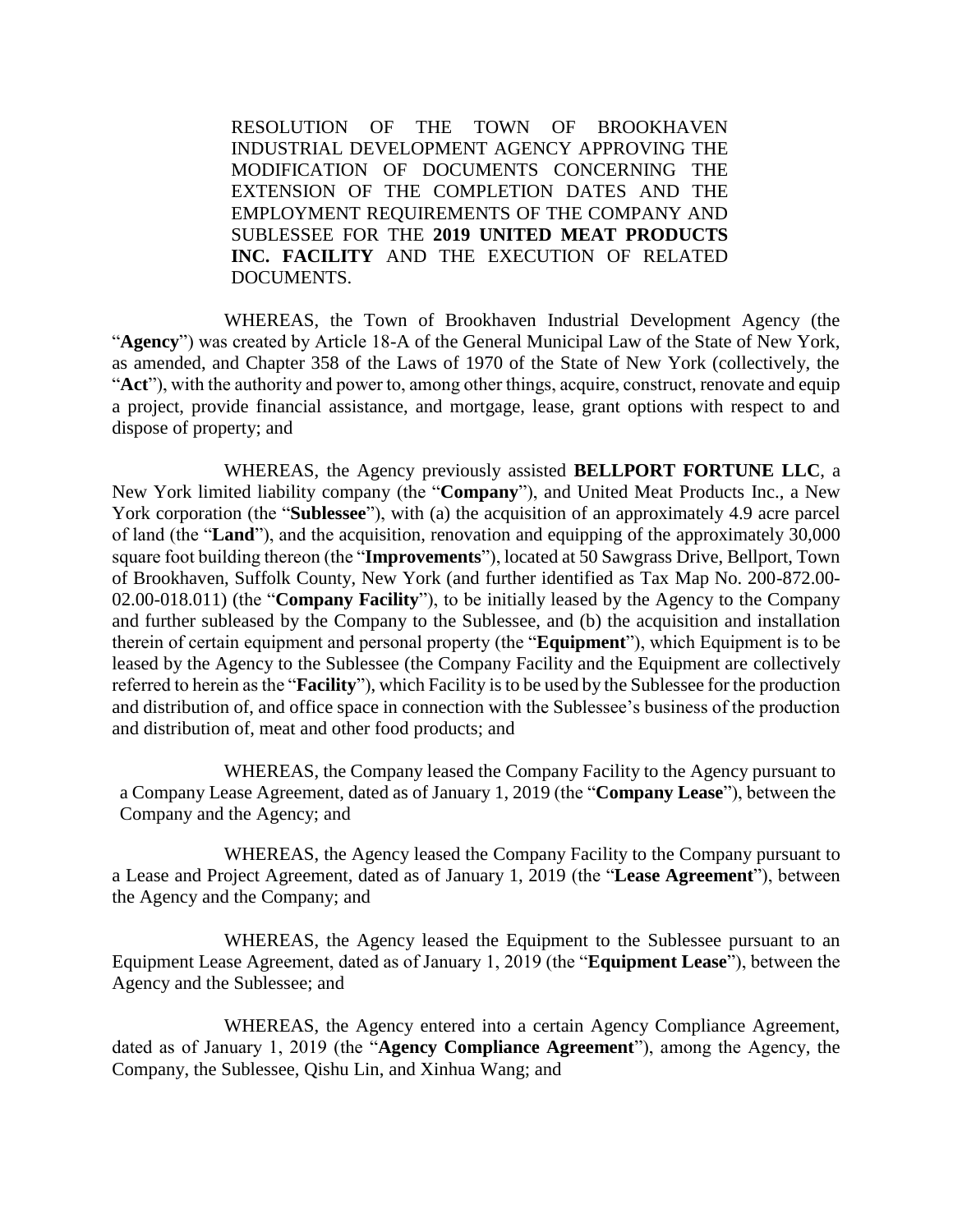WHEREAS, the Company and the Sublessee previously requested, and the Agency previously consented to, (i) the extension of the Completion Date (as defined in the Lease Agreement, and the Equipment Completion Date for (as defined in the Equipment Lease to December 31, 2021 (the "**First Completion Date Extension**"), and (ii) the extension of time by which the Company and the Sublessee are to create and maintain at the Facility seven (7) full-time equivalent employees, and sixteen (16) full-time equivalent employees (collectively, the "**First FTE Extension**"); and

WHEREAS, the Agency, the Company, the Sublessee, Qishu Lin and Xinhua Wang, entered into a certain Letter Agreement, dated as of August 1, 2021 (the "**First Amendment**"), by which the Lease agreement, Equipment Lease Agreement and the Agency Compliance Agreement were amended to reflect the First Completion Date Extension and the First FTE Extension; and

WHEREAS, in order to complete the acquisition, renovation and equipping of the Facility the Company and the Sublessee have now requested that the Agency further extend (i) the Completion Date (as defined in the Lease Agreement) and Equipment Completion Date (as defined in the Equipment Lease Agreement) to June 30, 2022 (the "**Second Completion Date Extension**"), and (ii) the dates by which the Company and the Sublessee agreed to create and maintain at the Facility seven (7) full time equivalent employees, and sixteen (16) full time equivalent employees, to December 31, 2022 and December 31, 2023, respectively (collectively, the "**Second FTE Extension**").

WHEREAS, the Act authorizes and empowers the Agency to acquire, renovate, construct, equip, promote, develop, encourage and assist projects such as the Company Facility and to advance the job opportunities, health, general property and economic welfare of the people of the State of New York; and

WHEREAS, to provide for the Second Completion Date Extension and the Second FTE Extension, the Agency and the Company will enter into a certain Letter Agreement, dated as of December 31, 2021, or such other date as may be determined by the Chairman, Chief Executive Officer or counsel to the Agency (the "**Second Amendment**"), by and between the Agency and the Company; and

WHEREAS, the Agency has given due consideration to the request of the Company and the Sublessee; and

WHEREAS, the Company and the Sublessee have agreed to indemnify the Agency against certain losses, claims, expenses, damages and liabilities that may arise in connection with the transaction contemplated by the proposed Second Completion Date Extension and the Second FTE Extension.

NOW, THEREFORE, BE IT RESOLVED by the Town of Brookhaven Industrial Development Agency (a majority of the members thereof affirmatively concurring) that:

Section 1. The Agency hereby finds and determines: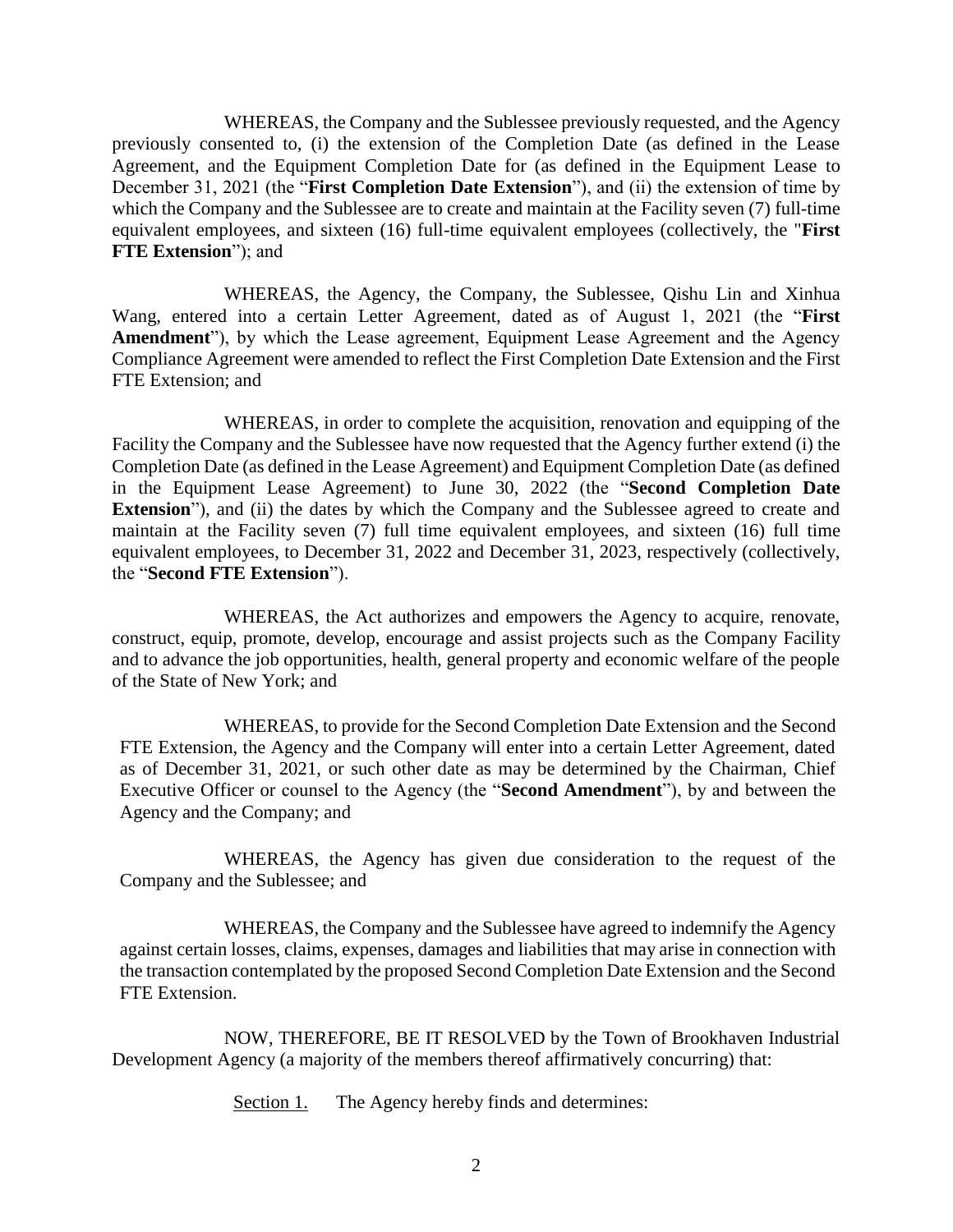a. By virtue of the Act, the Agency has been vested with all powers necessary and convenient to carry out and effectuate the purposes and provisions of the Act and to exercise all powers granted to it under the Act; and

in the Act; and

b. The Facility constitutes a "project", as such term as defined

c. The acquisition, renovation and equipping of the Facility, the continued leasing and subleasing of the Company Facility to the Company, the continued leasing of the Equipment to the Sublessee, and the continued sub-subleasing of the Company Facility by the Company to the Sublessee, will promote and maintain the job opportunities, health, general prosperity and economic welfare of the citizens of the Town of Brookhaven and the State of New York and improve their standard of living and thereby serve the public purposes of the Act; and

d. The acquisition, renovation and equipping of the Facility is reasonably necessary to induce the Company and the Sublessee to maintain and expand their business operations in the Town of Brookhaven and the State of New York; and

Sublessee:

e. Based upon the representations of the Company and the

i the Facility conforms with the local zoning laws and planning regulations of the Town of Brookhaven and all regional and local use plans for the area in which the Facility is located; and

ii The Facility and the operations conducted therein will not cause or result in the violation of the health, labor or other laws of the United States of America, the State of New York, or the Town of Brookhaven; and

f. The Second Amendment will be an effective instrument whereby the Agency will grant the Second Completion Date Extension and the Second FTE Extension to the Company and the Sublessee.

Section 2. In consequence of the foregoing, the Agency hereby approves the Second Completion Date Extension and the Second FTE Extension, provided, however, the sales tax exemptions granted to the Company and the Sublessee by the Agency, which such sales tax exemptions have previously expired, shall not thereby be extended, and authorizes the execution and delivery of the Second Amendment and such other related documents as may be necessary or appropriate to effect the Second Completion Date Extension and the Second FTE Extension.

Section 3. The Chairman, Chief Executive Officer and/or any other member of the Agency are hereby authorized and directed to, on behalf of and in the name of the Agency, execute, deliver and perform the Second Amendment, and other certificates, agreements, instruments and documents, as above contemplated and in such form and containing such terms, conditions and provisions as the person executing same on behalf of the Agency shall deem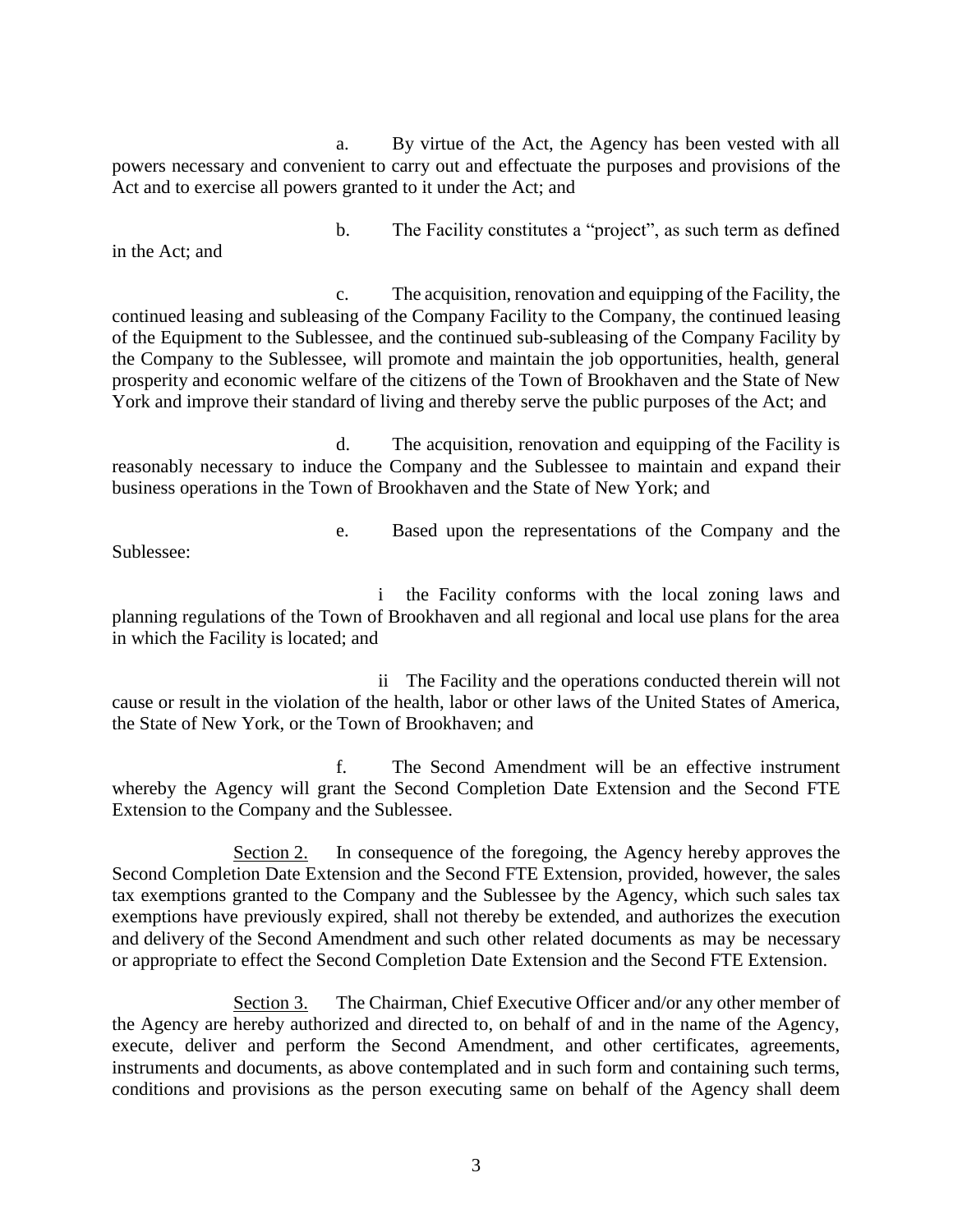necessary or desirable, and shall approve, such necessity, desirability, and approval, to be conclusively evidenced by his or her execution and delivery thereof.

Section 4. Counsel to the Agency and Weinberg Gross & Pergament LLP Agency are hereby authorized and directed to prepare, for submission to the Agency, the Second Amendment and all documents necessary to effect the Second Completion Date Extension and the Second FTE Extension described in the foregoing resolution.

Section 5. Any and all acts, instruments, and other writings heretofore or hereafter performed and/or executed and delivered by any one or more of the Chairman, Chief Executive Officer or any member of the Agency, pursuant to the several foregoing resolutions, for and on behalf of and in the name of the Agency, in connection with the transactions contemplated thereby, be and the same hereby are, in all respects ratified, confirmed and approved.

Section 6. The documents, including the proposed Second Amendment, promptly following the execution and delivery thereof, be identified by any of the Chairman, Chief Executive Officer or any member of the Agency by his or her endorsement thereon and when so identified be filed with the official records of the Agency.

Section 7. Any expenses incurred by the Agency with respect to the Facility shall be paid by the Company and the Sublessee. By acceptance hereof, the Company and the Sublessee agree to pay such expenses and further agree to indemnify and hold harmless the Agency, its members, directors, employees and agents from and against all claims, suits, actions, proceedings, obligations, damages, liabilities, judgments, costs and expenses, including legal fees and expenses, incurred as a result of action or inaction taken by or on behalf of the Agency in good faith with respect to the Facility.

Section 8. The Chairman, Chief Executive Officer, Counsel to the Agency or any member of the Agency are hereby authorized and directed (i) to distribute copies of this resolution to the Company and the Sublessee, and (ii) to do such further things or perform such acts as may be necessary or convenient to implement the provisions of this resolution.

Section 9. This resolution shall take effect immediately.

Adopted: January 12, 2022 Accepted: January , 2022

### **BELLPORT FORTUNE LLC**

By:

Qishu Lin, Managing Member

### **UNITED MEAT PRODUCTS INC.**

By:

Qishu Lin, President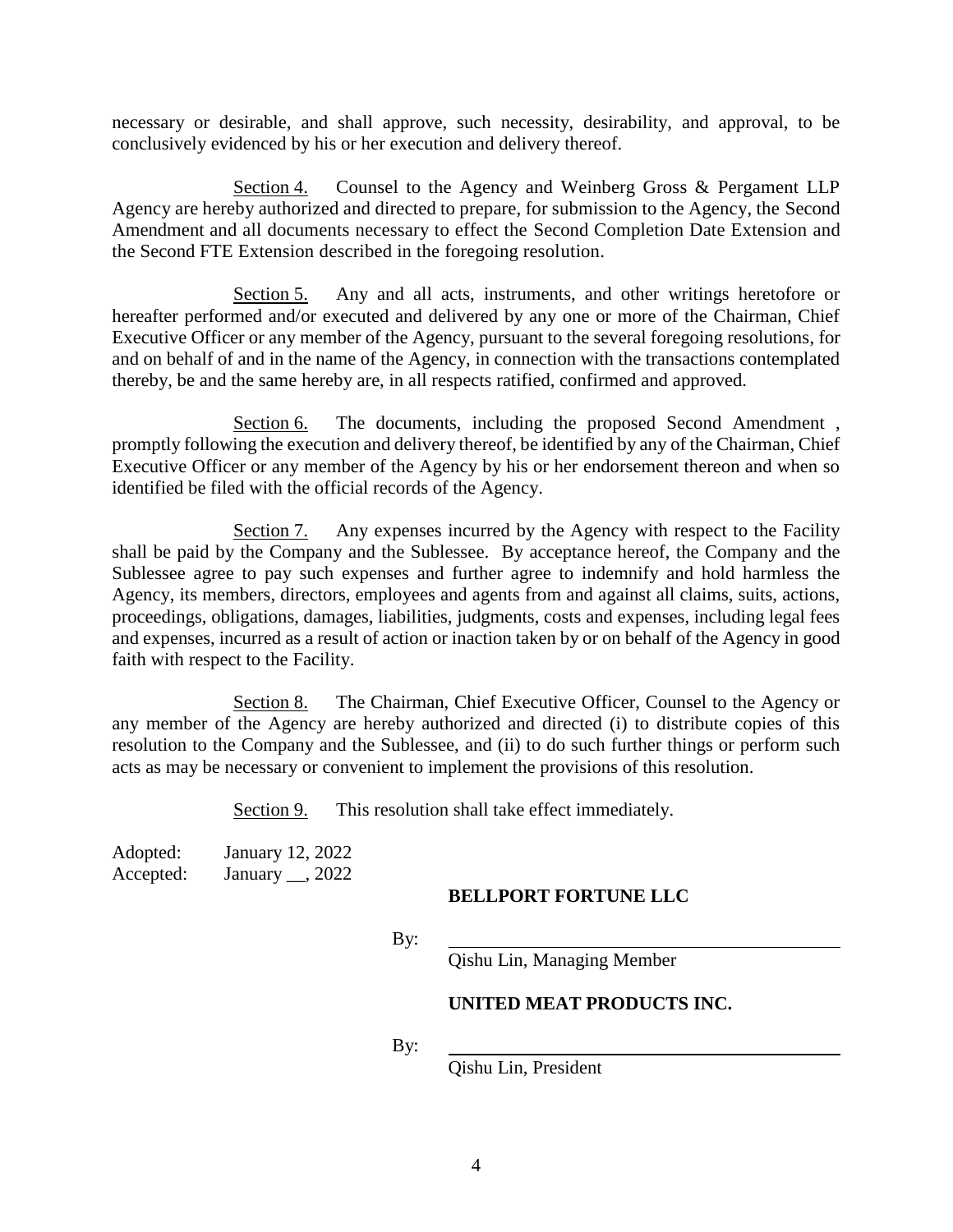RESOLUTION OF THE TOWN OF BROOKHAVEN INDUSTRIAL DEVELOPMENT AGENCY TAKING OFFICIAL ACTION TO AUTHORIZE THE EXTENSION OF THE COMPLETION DATES FOR **2019 UNITED MEAT PRODUCTS INC. FACILITY** AND THE EXECUTION OF RELATED DOCUMENTS.

WHEREAS, the Town of Brookhaven Industrial Development Agency (the "Agency") was created by Article 18-A of the General Municipal Law of the State of New York, as amended, and Chapter 358 of the Laws of 1970 of the State of New York (collectively, the "Act"), with the authority and power to, among other things, acquire, construct, renovate and equip a project, provide financial assistance, and mortgage, lease, grant options with respect to and dispose of property; and

WHEREAS, **BELLPORT FORTUNE LLC**, a New York limited liability company (the "**Company**"), previously applied to the Agency on half of itself and United Meat Products Inc., a New York corporation (the "**Sublessee**"), to enter into a transaction in which the Agency will assist with (a) the acquisition of an approximately 4.9 acre parcel of land (the "**Land**"), and the acquisition, renovation and equipping of the approximately 30,000 square foot building thereon (the "**Improvements**"), located at 50 Sawgrass Drive, Bellport, Town of Brookhaven, Suffolk County, New York (and further identified as Tax Map No. 200-872.00- 02.00-018.011) (the "**Company Facility**"), to be initially leased by the Agency to the Company and further subleased by the Company to the Sublessee, and (b) the acquisition and installation therein of certain equipment and personal property (the "**Equipment**"), which Equipment is to be leased by the Agency to the Sublessee (the Company Facility and the Equipment are collectively referred to herein as the "**Facility**"), which Facility is to be used by the Sublessee for the production and distribution of, and office space in connection with the Sublessee's business of the production and distribution of, meat and other food products; and

WHEREAS, the Agency by resolution duly adopted on December 4, 2018 (the "**Authorizing Resolution**"), authorized the acquisition, renovation and equipping of the Facility and the execution and delivery of the Agency Documents (as defined therein); and

WHEREAS, the Company leased the Company Facility to the Agency pursuant to a Company Lease Agreement, dated as of January 1, 2019 (the "**Company Lease**"), between the Company and the Agency; and

WHEREAS, the Agency leased the Company Facility to the Company pursuant to a Lease and Project Agreement, dated as of January 1, 2019 (the "**Lease Agreement**"), between the Agency and the Company; and

WHEREAS, the Agency leased the Equipment to the Sublessee pursuant to an Equipment Lease Agreement, dated as of January 1, 2019 (the "**Equipment Lease**"), between the Agency and the Sublessee; and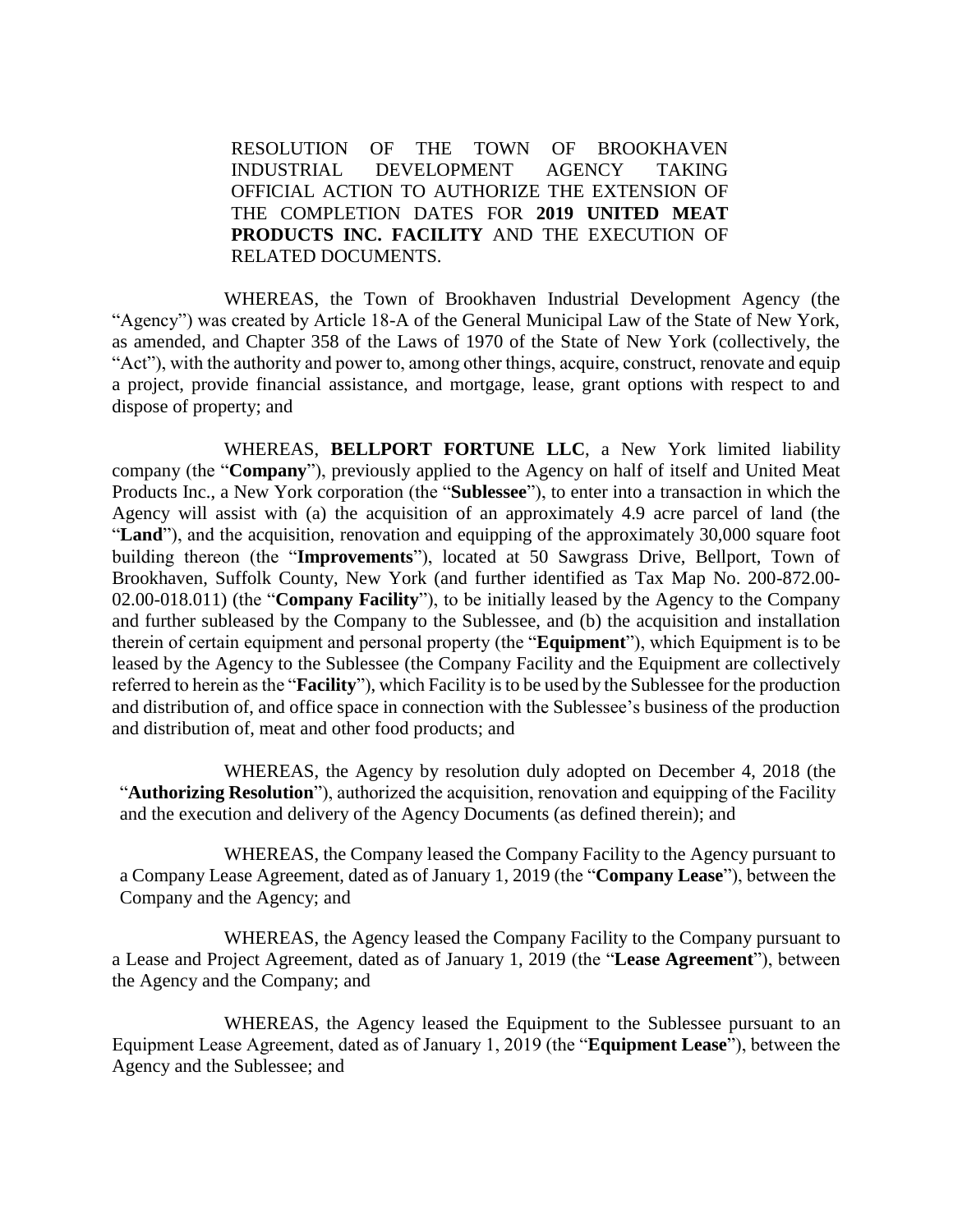WHEREAS, the Agency entered into a certain Agency Compliance Agreement, dated as of January 1, 2019 (the "**Agency Compliance Agreement**"), among the Agency, the Company, the Sublessee, Qishu Lin, and Xinhua Wang; and

WHEREAS, in order to complete the acquisition, renovation and equipping of the Facility the Company and the Sublessee have now requested that (i) the Agency extend the Completion Date (as defined in the Lease Agreement) and Equipment Completion Date (as defined in the Equipment Lease Agreement) to December 31, 2021 (the "**Completion Date Extension**"), provided, however, the sales tax exemptions granted by the Agency to the Company and the Sublessee shall not thereby be extended; and (ii) the Company and the Sublessee have requested that the dates by which the Company and the Sublessee agreed to create and maintain at the Facility seven (7) full time equivalent employees, and sixteen (16) full time equivalent employees, be extended (collectively, the "**FTE Extension**").

WHEREAS, the Act authorizes and empowers the Agency to acquire, renovate, construct, equip, promote, develop, encourage and assist projects such as the Company Facility and to advance the job opportunities, health, general property and economic welfare of the people of the State of New York; and

WHEREAS, to provide for the Completion Date Extension and the FTE Extension, the Agency and the Company will enter into a certain Letter Agreement, dated as of August 1, 2021, or such other date as may be determined by the Chairman, Chief Executive Officer or counsel to the Agency (the "**Extension Letter Agreement**"), by and between the Agency and the Company.

NOW, THEREFORE, BE IT RESOLVED by the Town of Brookhaven Industrial Development Agency (a majority of the members thereof affirmatively concurring) that:

Section 1. The Agency hereby finds and determines:

a. By virtue of the Act, the Agency has been vested with all powers necessary and convenient to carry out and effectuate the purposes and provisions of the Act and to exercise all powers granted to it under the Act; and

in the Act; and

b. The Facility constitutes a "project", as such term as defined

c. The acquisition, renovation and equipping of the Facility, the continued leasing and subleasing of the Company Facility to the Company, the continued leasing of the Equipment to the Sublessee, and the continued sub-subleasing of the Company Facility by the Company to the Sublessee, will promote and maintain the job opportunities, health, general prosperity and economic welfare of the citizens of the Town of Brookhaven and the State of New York and improve their standard of living and thereby serve the public purposes of the Act; and

d. The acquisition, renovation and equipping of the Facility is reasonably necessary to induce the Company and the Sublessee to maintain and expand their business operations in the State of New York; and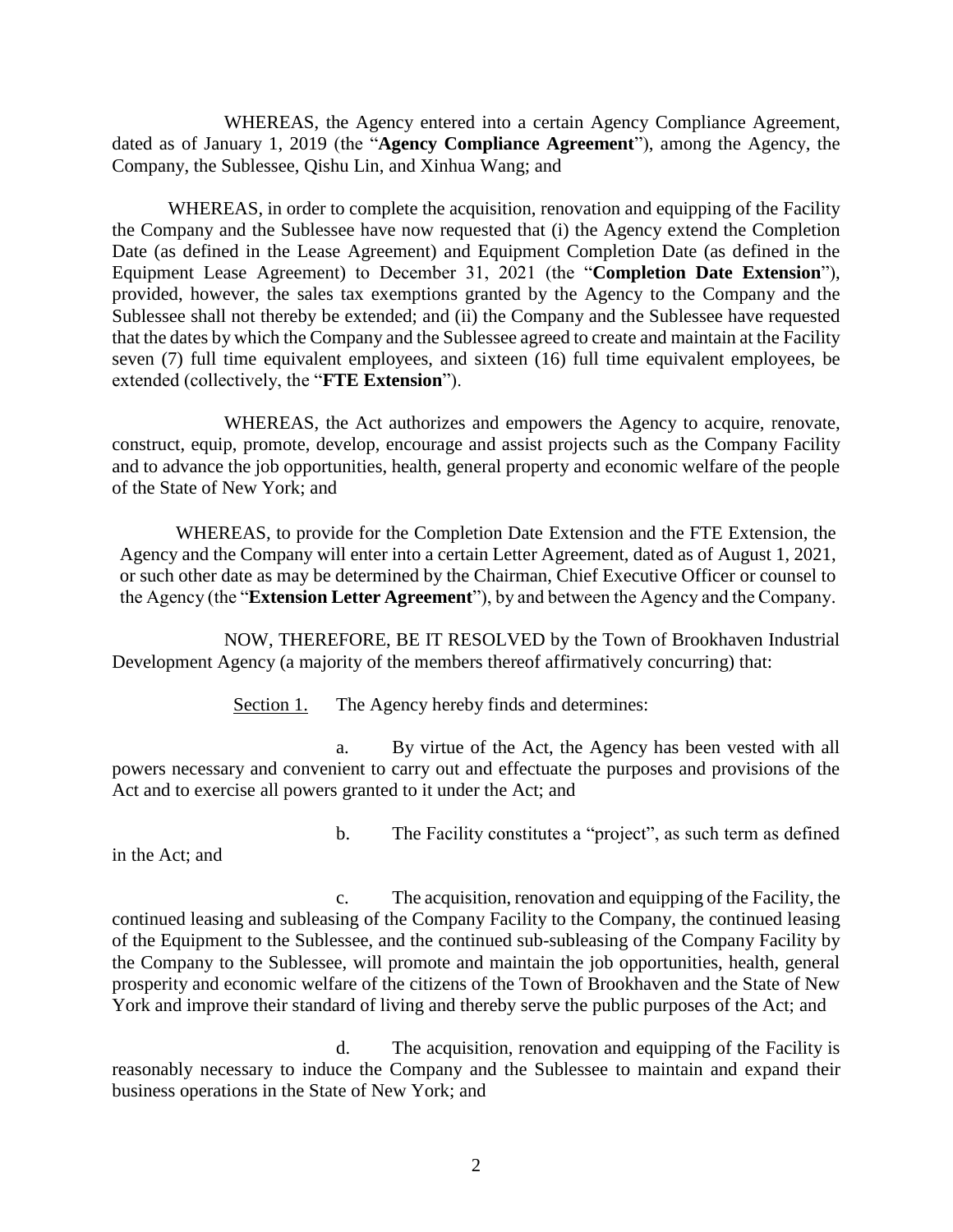e. Based upon the representations of the Company:

the Facility conforms with the local zoning laws and planning regulations of the Town of Brookhaven and all regional and local use plans for the area in which the Facility is located; and

ii The Facility and the operations conducted therein will not cause or result in the violation of the health, labor or other laws of the United States of America, the State of New York, or the Town of Brookhaven; and

f. The Extension Letter Agreement will be an effective instrument whereby the Agency will grant the Completion Date Extension and the FTE Extension to the Company and the Sublessee.

Section 2. In consequence of the foregoing, the Agency hereby approves the Completion Date Extension and the FTE Extension, provided, however, the sales tax exemptions granted to the Company and the Sublessee by the Agency shall not thereby be extended, and authorizes the execution and delivery of the Extension Letter Agreement and such other related documents as may be necessary or appropriate to effect the Completion Date Extension and the FTE Extension.

Section 3. The Chairman, Chief Executive Officer and/or any other member of the Agency are hereby authorized and directed to, on behalf of and in the name of the Agency, execute, deliver and perform the Extension Letter Agreement, and other certificates, agreements, instruments and documents, as above contemplated and in such form and containing such terms, conditions and provisions as the person executing same on behalf of the Agency shall deem necessary or desirable, and shall approve, such necessity, desirability, and approval, to be conclusively evidenced by his or her execution and delivery thereof.

Section 4. Counsel to the Agency and Weinberg Gross & Pergament LLP Agency are hereby authorized and directed to prepare, for submission to the Agency, the Extension Letter Agreement and all documents necessary to effect the Completion Date Extension and the FTE Extension described in the foregoing resolution.

Section 5. Any and all acts, instruments, and other writings heretofore or hereafter performed and/or executed and delivered by any one or more of the Chairman, Chief Executive Officer or any member of the Agency, pursuant to the several foregoing resolutions, for and on behalf of and in the name of the Agency, in connection with the transactions contemplated thereby, be and the same hereby are, in all respects ratified, confirmed and approved.

Section 6. The documents, including the proposed Extension Letter Agreement, promptly following the execution and delivery thereof, be identified by any of the Chairman, Chief Executive Officer or any member of the Agency by his or her endorsement thereon and when so identified be filed with the official records of the Agency.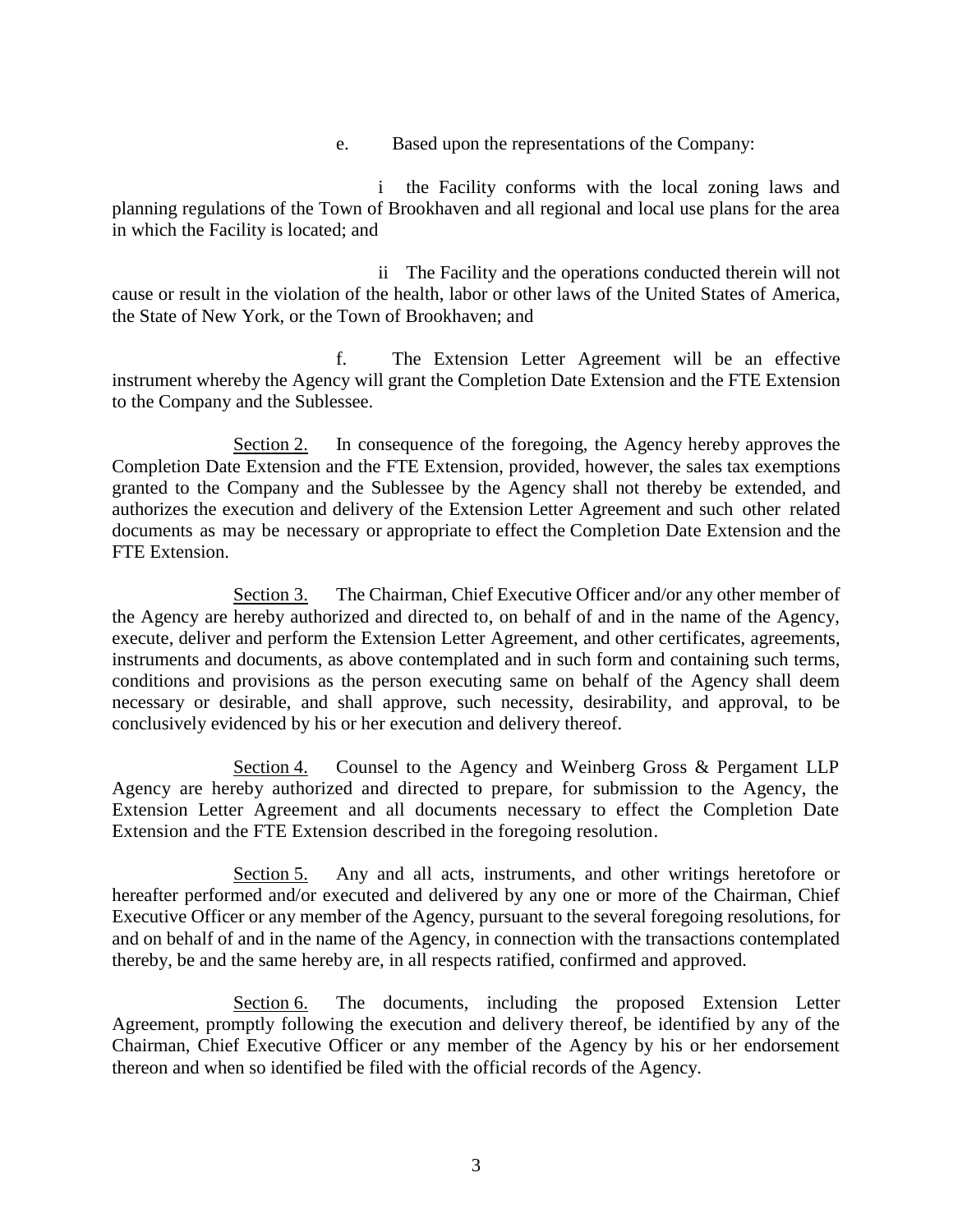Section 7. Any expenses incurred by the Agency with respect to the Facility shall be paid by the Company and the Sublessee. By acceptance hereof, the Company and the Sublessee agree to pay such expenses and further agree to indemnify and hold harmless the Agency, its members, directors, employees and agents from and against all claims, suits, actions, proceedings, obligations, damages, liabilities, judgments, costs and expenses, including legal fees and expenses, incurred as a result of action or inaction taken by or on behalf of the Agency in good faith with respect to the Facility.

Section 8. The Chairman, Chief Executive Officer, Counsel to the Agency or any member of the Agency are hereby authorized and directed (i) to distribute copies of this resolution to the Company and the Sublessee, and (ii) to do such further things or perform such acts as may be necessary or convenient to implement the provisions of this resolution.

Section 9. This resolution shall take effect immediately.

Adopted: July 28, 2021

Accepted: August \_\_, 2021

### **BELLPORT FORTUNE LLC**

By:

Qishu Lin, Managing Member

# **UNITED MEAT PRODUCTS INC.**

By:

Qishu Lin, President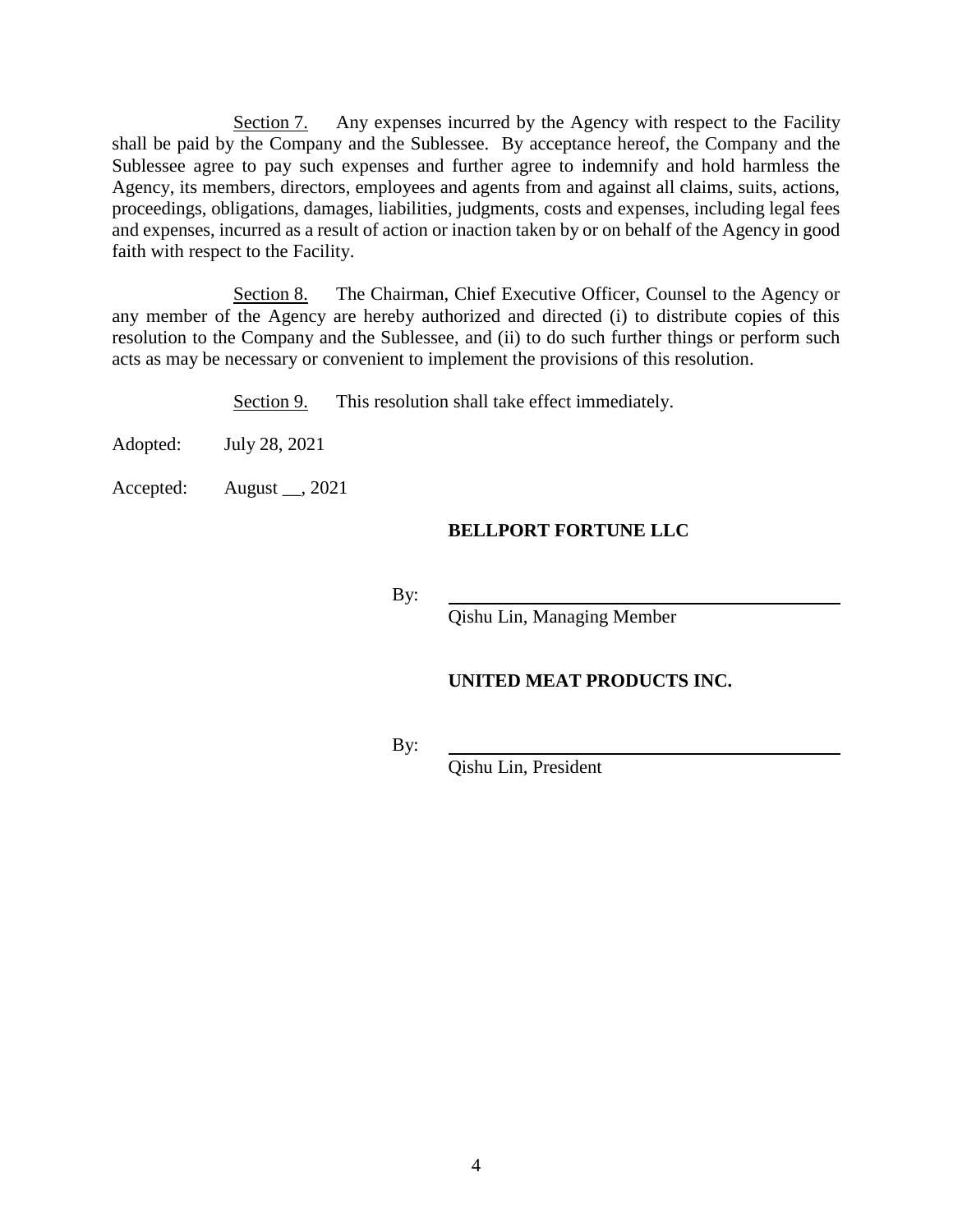RESOLUTION OF **THE** TOWN OF **BROOKHAVEN INDUSTRIAL AGENCY** DEVELOPMENT **MAKING CERTAIN FINDINGS AND DETERMINATIONS** WITH RESPECT TO THE ACQUISITION AND EQUIPPING OF A CERTAIN INDUSTRIAL DEVELOPMENT FACILITY AND TAKING OFFICIAL ACTION AUTHORIZING THE EXECUTION, DELIVERY AND PERFORMANCE OF AGREEMENTS AND TAKING OF CERTAIN OTHER ACTION PERTAINING TO THE FACILITY FOR BELLPORT FORTUNE LLC AND/OR UNITED MEAT PRODUCTS INC. AND/OR ANY OF THE PRINCIPALS OF BELLPORT FORTUNE LLC AND/OR UNITED MEAT PRODUCTS INC. AND/OR OTHER ENTITY FORMED OR TO BE FORMED ON BEHALF OF ANY OF THE FOREGOING. INCLUDING APPOINTING BELLPORT FORTUNE LLC AND/OR UNITED MEAT PRODUCTS INC. AND/OR ANY OF THE FOREGOING PERSONS AND/OR ENTITIES AS AGENT OF THE AGENCY FOR THE PURPOSE OF ACQUIRING, RENOVATING AND EQUIPPING THE FACILITY.

WHEREAS, the Town of Brookhaven Industrial Development Agency (the "Agency") was created by Article 18-A of the General Municipal Law of the State of New York, as amended, and Chapter 358 of the Laws of 1970 of the State of New York (collectively, the "Act"), with the authority and power to, among other things, acquire, construct, renovate and equip a project, provide financial assistance, and mortgage, lease, grant options with respect to and dispose of property; and

WHEREAS, BELLPORT FORTUNE LLC, a New York limited liability company on behalf of itself and/or the principals of BELLPORT FORTUNE LLC and/or an entity formed or to be formed on behalf of any of the foregoing (the "Company"), and UNITED MEAT PRODUCTS INC. a New York business corporation, on behalf of itself and/or the principals of UNITED MEAT PRODUCTS INC. and/or an entity formed or to be formed on behalf of any of the foregoing (the "Sublessee"), have submitted to the Agency a proposal for the Agency (the "Project") (a) to assist with (i) the acquisition of an approximately 4.9 acre parcel of land (the "Land"), and the acquisition and renovation of the approximately 30,000 square foot building thereon (the "Improvements"), located at 50 Sawgrass Drive, Bellport, Town of Brookhaven, Suffolk County, New York (and further identified as Tax Map No. 200-872.00-02.00-018.011) (the "Company Facility"), to be initially leased by the Agency to the Company and further subleased by the Company to the Sublessee, and (ii) the acquisition and installation therein of certain equipment and personal property (the "Equipment"), which Equipment is to be leased by the Agency to the Sublessee (the Company Facility and the Equipment are collectively referred to herein as the "Facility"), which Facility is to be used by the Sublessee for the production and distribution of, and office space in connection with the Sublessee's business of the production and distribution of, meat and other food products, (b) to grant mortgage liens thereon and security interests therein, and (c) to provide financial assistance within the meaning of the Act, including the following as they relate to the appointment of the Company and Sublessee as agents of the Agency with respect to the acquisition, renovation and equipping of the Facility, whether or not any materials or supplies described below are incorporated into or become an integral part of the Facility: (i) all purchases, leases, rentals and other uses of tools, machinery and equipment in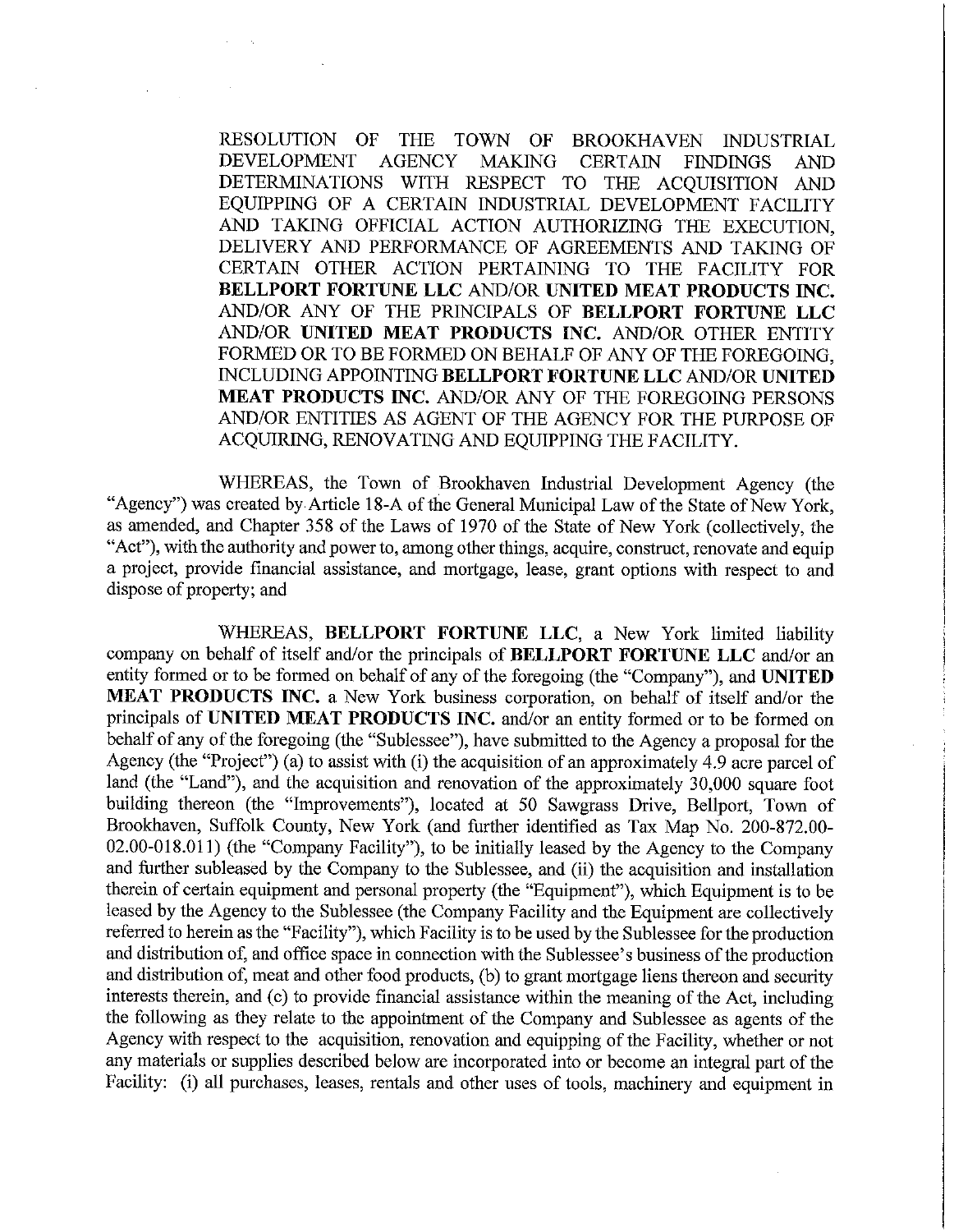connection with the acquisition, renovation and equipping of the Facility, (ii) all purchases, rentals, uses or consumption of supplies, materials and services of every kind and description used in connection with the acquisition, renovation and equipping of the Facility, and (iii) all purchases. leases, rentals and uses of equipment, machinery and other tangible personal property (including installation costs with respect thereto) installed or placed in, upon or under the Facility; and

WHEREAS, the Act authorizes and empowers the Agency to acquire, renovate, construct, equip, promote, develop, encourage and assist projects such as the Facility and to advance the job opportunities, health, general property and economic welfare of the people of the State of New York; and

WHEREAS, the Agency contemplates that it will provide financial assistance to the Company and the Sublessee, consistent with the policies of the Agency, in the form of (i) exemptions from mortgage recording taxes, to the extent allowable under applicable law, on mortgages securing an aggregate principal amount presently estimated to be \$2,800,000,00, but not to exceed \$3,200,000.00, in connection with the financing of the acquisition, renovation and equipping of the Facility and any future financing, refinancing or permanent financing of the costs of acquiring, renovating and equipping of the Facility, (ii) exemptions from sales and use taxes on the acquisition, renovating and equipping of the Facility in an amount not to exceed \$5,000.00, (iii) exemptions from sales and use taxes on the acquisition and installation of the Equipment, including building materials, services or other personal property, in an amount not to exceed \$15,000.00, and (iv) abatement of real property taxes (as set forth in the PILOT Schedule attached as Exhibit A hereof), all consistent with the policies of the Agency; and

WHEREAS, the Agency contemplates it will acquire a leasehold interest in the Land and Improvements under a certain Company Lease Agreement (the "Company Lease Agreement") for a term of approximately ten (10) years, by and between the Company and the Agency, and

WHEREAS, the Agency contemplates it will acquire title to the Equipment pursuant to a certain Bill of Sale (the "Bill of Sale"), from the Sublessee to the Agency; and

WHEREAS, the Agency contemplates that it will lease and sublease the Company Facility to the Company under a certain Lease and Project Agreement (the "Lease Agreement") for a term of approximately ten (10) years, by and between the Agency and the Company, which Lease Agreement provides or shall provide, inter alia, for the Company's and the Sublessee's obligations regarding payments in lieu of taxes with respect to the Facility, and assurances of the Company and the Sublessee with respect to the recapture of certain benefits, including sales and use tax and mortgage recording tax exemptions, granted under or by virtue of the Lease Agreement, the Equipment Lease Agreement (as defined herein) and other agreements; and

WHEREAS, the Company will sub-sublease the Company Facility to the Sublessee under a certain sublease (the "Sublease"), by and between the Company and the Sublessee; and

WHERAS, the Agency contemplates the Agency will lease the Equipment to the Sublessee under a certain Equipment Lease and Project Agreement (the "Equipment Lease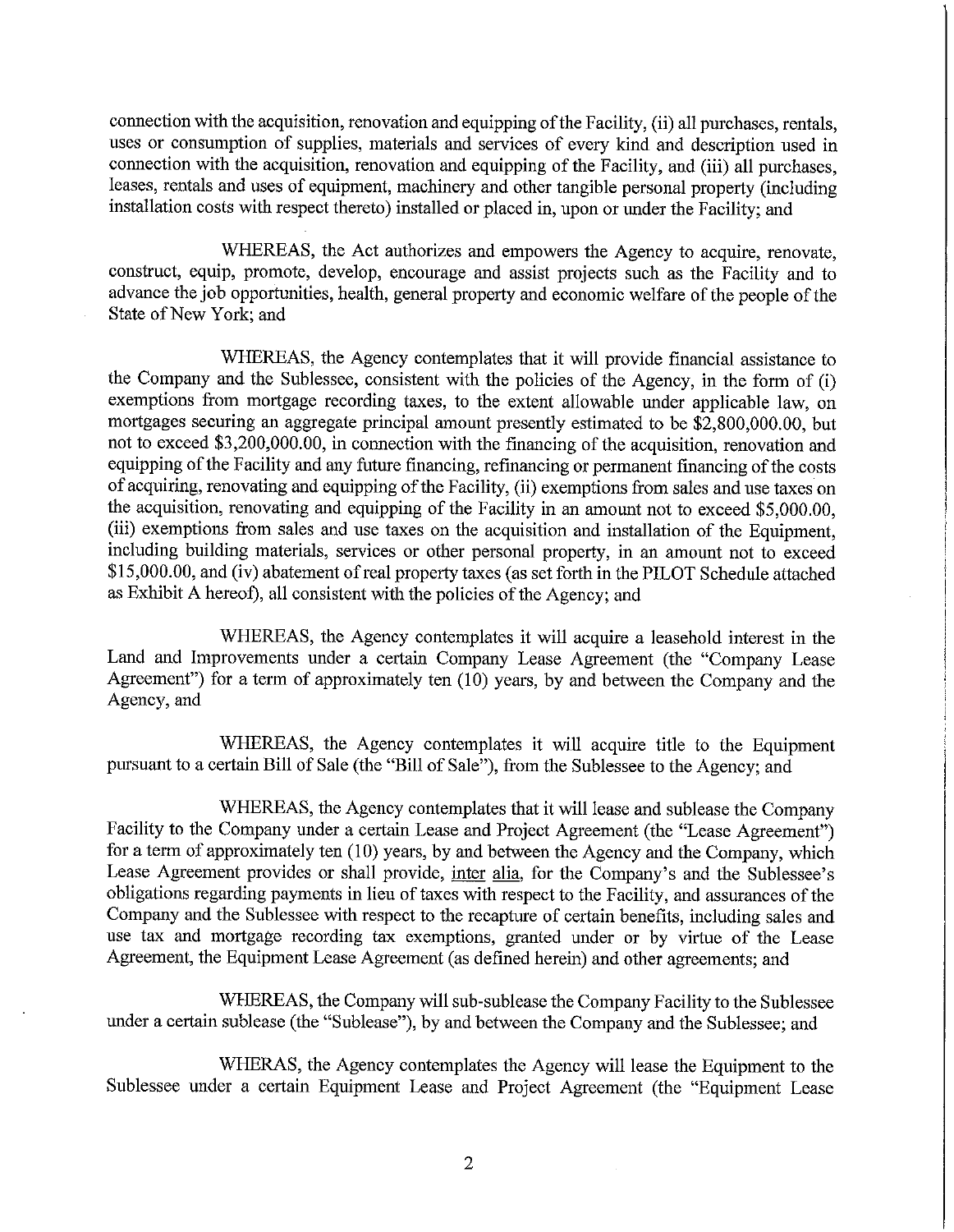Agreement") for a term of approximately three (3) years, by and between the Agency and the Sublessee, which Equipment Lease Agreement provides or shall provide, inter alia, for the Sublessee's obligations, and assurances of the Sublessee with respect to the recapture of certain benefits, including sales and use granted under or by virtue of the Lease Agreement, the Equipment Lease Agreement and other agreements; and

WHEREAS, the Agency contemplates the Agency, the Company, the Sublessee and others will enter into a certain Agency Compliance and Guaranty Agreement (the "Agency Compliance and Guaranty Agreement") in order to provide assurances to the Agency with respect to the Company's and the Sublessee's obligations to the Agency and compliance with environmental laws; and

WHEREAS, in order to finance a portion of the costs of the Project, the Company and the Sublessee anticipate either or both of them may obtain loans from Citibank, N.A. (the "Bank"), and in order to secure the obligations of the Company and/or the Sublessee and/or others to the Bank, the Agency contemplates that, at the request of the Company and/or the Sublessee, the Agency, the Company and/or the Sublessee and/or others will execute and deliver a mortgage or mortgages or a security agreement or security agreements in favor of the Bank, including replacements, substitutions, extensions and additions to such mortgages), for the financing, any refinancing or permanent financing of the costs of the acquisition and equipping of the Facility, with a limitation of the Agency's liability thereunder (collectively, the "Mortgage"), for the purpose of subjecting the Company Facility and/or the Equipment to the lien of the Mortgage; and

WHEREAS, a public hearing (the "Hearing") was held on December 4, 2018, so that all persons with views in favor of, or opposed to, either the financial assistance contemplated by the Agency or the location or nature of the facility, could be heard; and

WHEREAS, notice of the Hearing was given more than ten days prior thereto, such notice (together with proof of publication) having been filed with the records of this Agency; and

WHEREAS, the minutes of the Hearing having been filed with the records of this Agency; and

WHEREAS, the Agency has given due consideration to the application of the Company and the Sublessee and to the representations by the Company and the Sublessee that the proposed transfer of real estate is either an inducement to the Company and the Sublessee to maintain or expand the Facility in the Town of Brookhaven or is necessary to maintain the competitive position of the Company and the Sublessee in their respective industries; and

WHEREAS, pursuant to Article 8 of the Environmental Conservation Law and the regulations adopted pursuant thereto by the Department of Environmental Conservation of the State of New York (collectively, the "SEQR Act" or "SEQRA"), the Agency constitutes a "State Agency"; and

WHEREAS, to aid the Agency in determining whether the Facility may have a significant effect upon the environment, the Company and the Sublessee have prepared and submitted to the Agency an Environmental Assessment Form and related documents (the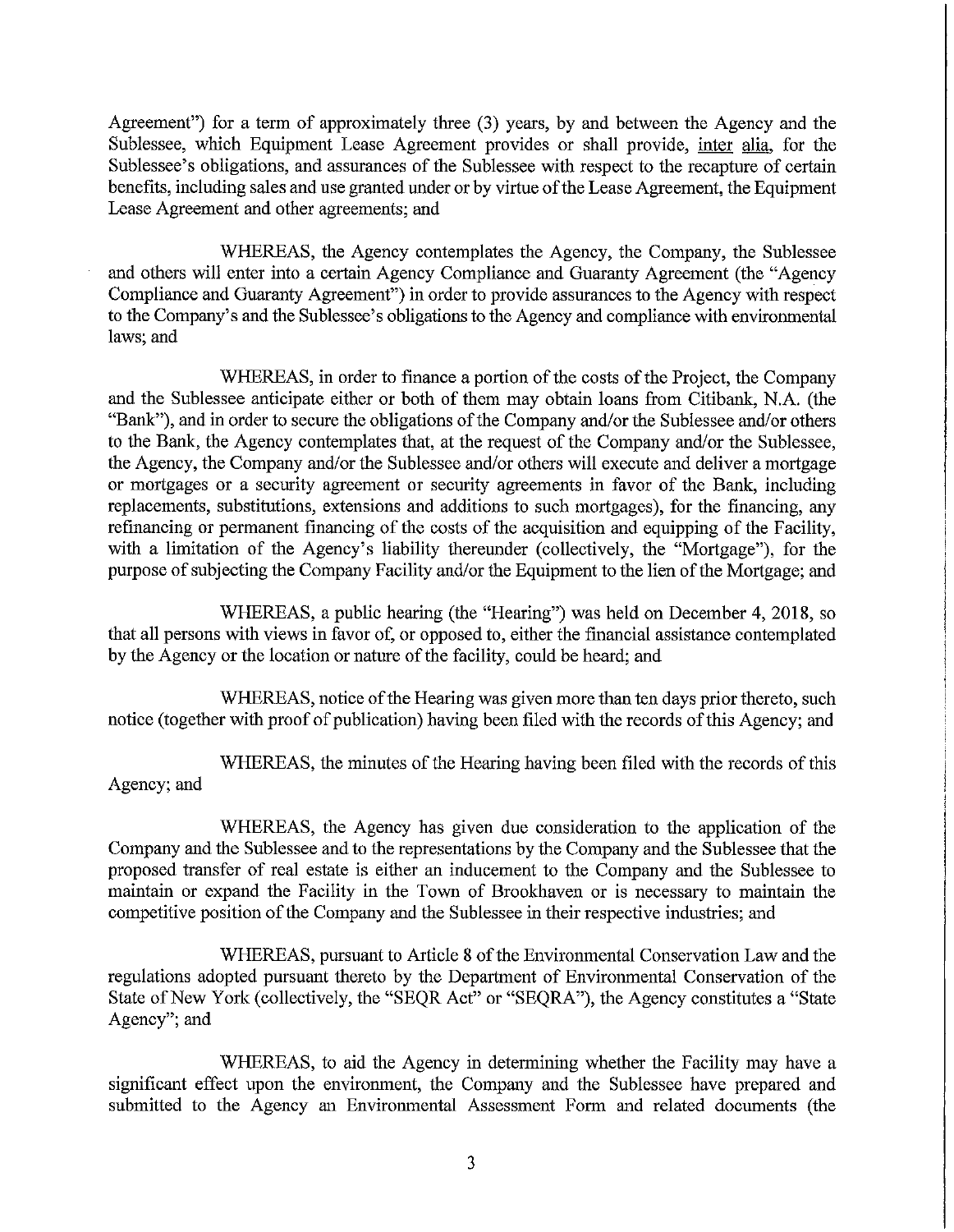"Questionnaire") with respect to the Facility, a copy of which is on file at the office of the Agency; and

WHEREAS, the Questionnaire has been reviewed by the Agency.

NOW, THEREFORE, BE IT RESOLVED by the Town of Brookhaven Industrial Development Agency (a majority of the members thereof affirmatively concurring) that:

Section 1. Based upon the Environmental Assessment Form completed by the Company and/or the Sublessee and reviewed by the Agency and other representations and information furnished by the Company and/or the Sublessee regarding the Facility, the Agency determines that action relating to the acquisition, renovation, equipping and operation of the Facility is a "Unlisted" action, as that term is defined in the State Environmental Quality Review Act ("SEQRA") (Article 8 of the Environmental Conservation Law). The Agency as of the date of this resolution, determines that the action will not have a "significant effect" on the environment and, therefore, an environmental impact statement will not be required. This determination constitutes a negative declaration for the purposes of SEQRA. Notice of this determination shall be filed to the extent required by the applicable regulations under SEQRA or as may be deemed advisable by the Chairman, Chief Executive Officer of the Agency or counsel to the Agency.

> The Agency hereby finds and determines: Section 2.

By virtue of the Act, the Agency has been vested with all a. powers necessary and convenient to carry out and effectuate the purposes and provisions of the Act and to exercise all powers granted to it under the Act: and

in the Act; and

The Facility constitutes a "project", as such term as defined  $\mathbf b$ .

The Facility preserves the public purposes of the Act by  $\mathbf{c}$ . preserving or increasing the number of permanent private sector jobs in the Town of Brookhaven. The Company has represented to the Agency that it will provide approximately sixteen (16) fulltime employees within two (2) years of project completion; and

 $\mathbf{d}$ . The leasing of the Land and Improvements by the Agency from the Company, the acquisition, renovation and equipping of the Company Facility, the leasing and subleasing of the Company Facility to the Company, the sub-subleasing of the Company Facility by the Company to the Sublessee, the acquisition and installation of the Equipment, the leasing of the Equipment to the Sublessee, the providing of financial assistance to the Company and the Sublessee within the meaning of the Act, and the granting of mortgages on, and security interests in, the Facility, will promote and maintain the job opportunities, health, general prosperity and economic welfare of the citizens of the Town of Brookhaven and the State of New York and improve their standard of living and thereby serve the public purposes of the Act; and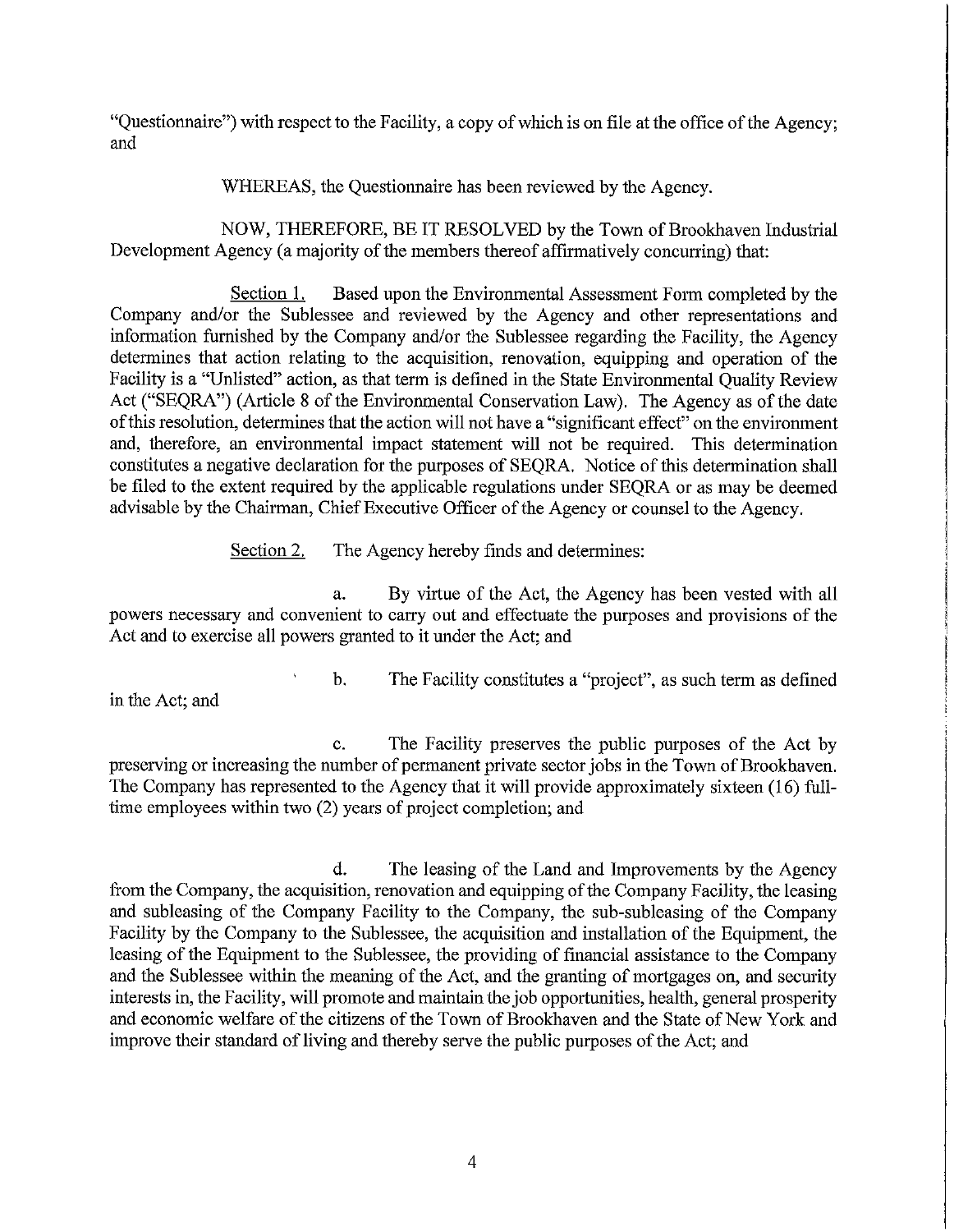The acquisition, renovation and equipping of the Facility is e. reasonably necessary to induce the Company and the Sublessee to maintain and expand their respective business operations in the State of New York; and

Sublessee:

f. Based upon the representations of the Company and the

the Facility conforms with the local zoning laws and i planning regulations of the Town of Brookhaven and all regional and local use plans for the area in which the Facility is located; and

ii The Facility and the operations conducted therein will not cause or result in the violation of the health, labor or other laws of the United States of America, the State of New York, or the Town of Brookhaven; and

Facility; and

iii The Agency approves the location of the site of the

iv The financial assistance of the Agency and the transactions contemplated hereby are reasonably necessary to induce the Company and the Sublessee to maintain and expand their operations within the State of New York, and to preserve the competitive positions of the Company and the Sublessee, and shall not result in the removal of a facility or plant of the Company or the Sublessee from one area of the state to another area of the state or in the abandonment of one or more plants or facilities of the Company or the Sublessee located within the State except, as set forth in the Company's and the Sublessees' application, for the purpose of discouraging the Company or the Sublessee from removing such other plant or facility to a location outside the State or to preserve the competitive position of the Company and the Sublessee in their respective industries; and

The Facility shall not be used for retail sales; and

It is desirable and in the public interest for the Agency to  $g_{\star}$ lease and sublease the Company Facility to the Company and lease the Equipment to the Sublessee.

The Agency has assessed all material information included in Section 3. connection with the Company's and Sublessee's application for financial assistance, as amended, including but not limited to, the cost-benefit analysis prepared by the Agency, and such information has provided the Agency a reasonable basis for its decision to provide the financial assistance described herein to the Company.

Section 4. The Agency is hereby authorized and determines to, and shall, in furtherance of the purposes of the Act, lease the Land and Improvements from the Company, acquire, renovate, repair and maintain the Facility, lease and sublease the Company Facility to the Company, authorize the Company to sublease the Company Facility to the Sublessee, lease the Equipment to the Sublessee, and grant mortgage  $\text{lien}(s)$  and security interest $(s)$  in the Facility.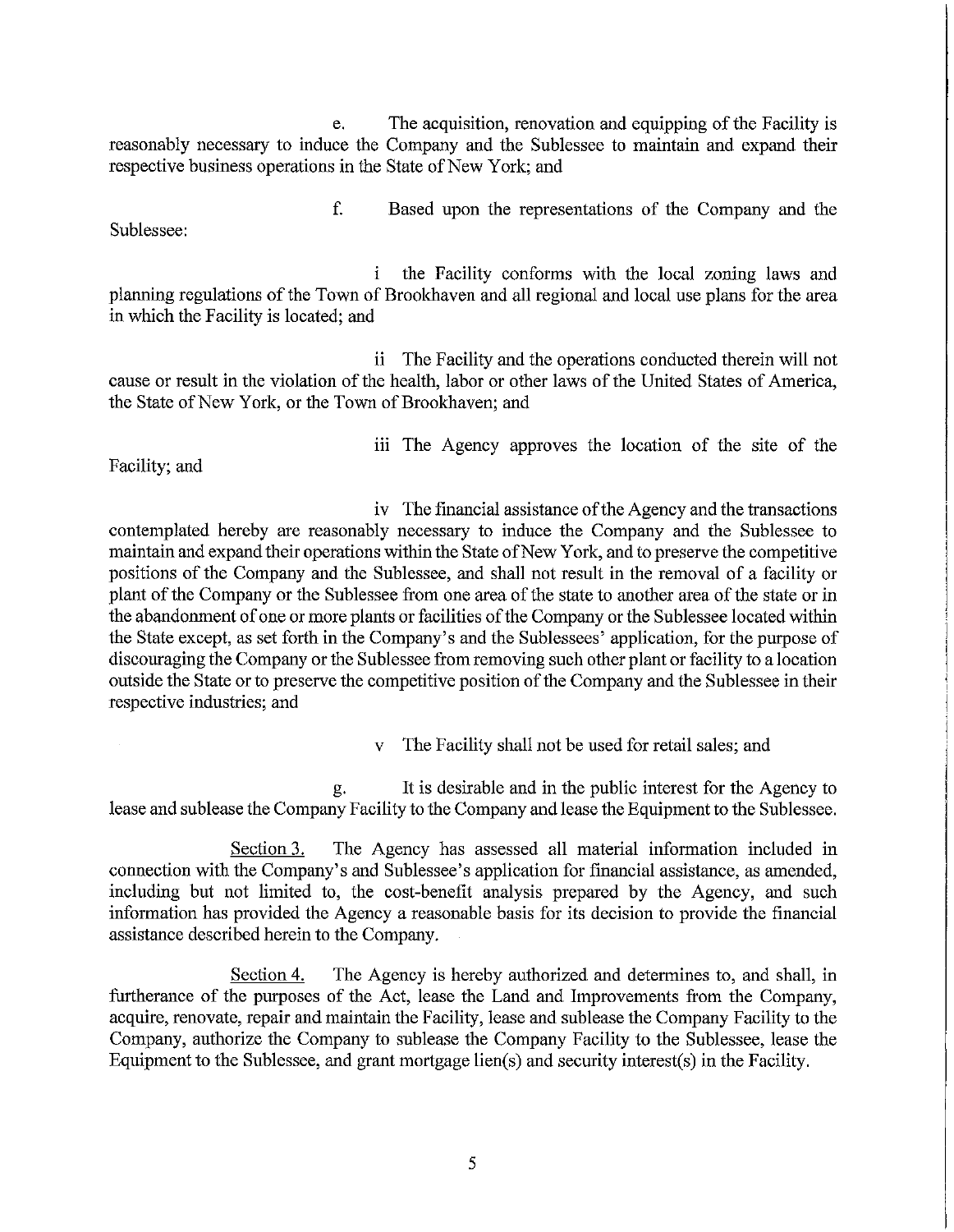Section 5. The Agency hereby authorizes and approves of the following economic benefits to be granted or inure to the benefit of the Company and the Sublessee: (i) exemptions from mortgage recording taxes, to the extent allowable under applicable law, on mortgages securing an aggregate principal amount presently estimated to be \$2,800,000.00, but not to exceed \$3,200,000.00, in connection with the financing of the acquisition, renovation and equipping of the Facility and any future financing, refinancing or permanent financing of the costs of acquiring, renovating and equipping of the Facility,(ii) exemptions from sales tax and use taxes on the acquisition, renovation and equipping of the Company Facility, including fixtures, furniture and equipment to be installed in the Company Facility or in connection with the purchase or lease of equipment, building materials, services or other personal property part of or becoming part of the Company Facility, in an amount not to exceed \$5,000.00, (iii) exemptions from sales and use taxes on the acquisition and installation of the Equipment, including building materials, services or other personal property, in an amount not to exceed \$15,000.00, and (iv) abatement of real property taxes (as set forth in the PILOT Schedule attached as Exhibit A hereof), consistent with the policies of the Agency.

Section 6. Subject to, and conditioned upon, the execution and delivery by the Company, the Sublessee and such other persons as may be required by the Agency of, and the acceptance by the Agency of, the Company Lease Agreement, Lease Agreement, the Equipment Lease Agreement, the Agency Compliance and Guaranty Agreement, and such other documents as may be required by the Agency, and the closing of the transactions contemplated hereby and thereby, the Company and the Sublessee are hereby appointed the true and lawful agents of the Agency to acquire, renovate and equip the Facility, and are authorized to delegate their status as agents of the Agency to the Company's or the Sublessee's agents, subagents, contractors, subcontractors, suppliers, vendors and other parties as the Company or the Sublessee may choose for the purpose of acquiring, renovating or equipping the Facility. The appointment described above includes the following activities as they relate to the acquiring, renovating and equipping of the Facility, whether or not the materials, services or supplies described below are incorporated into or become an integral part of the Facility: (i) all purchases, leases, rentals and other uses of tools, machinery and equipment in connection with acquiring and renovating the Facility, (ii) all purchases, rentals, uses or consumption of supplies, materials and services of every kind and description in connection with equipping the Facility, and (iii) all purchases, leases, rentals and uses of equipment, machinery, and other tangible personal property (including installation costs with respect thereto), installed or placed in, upon or under the Facility. This Agency appointment includes the power to make, execute, acknowledge and deliver any contracts, orders receipts writings and instructions, as the stated agents for the Agency, and in general to do all things which may be requisite or proper for completing the Facility, all with the same powers and with the same validity as the Agency could do if acting on its own behalf. The appointment hereunder shall expire upon the earliest of (a) the termination of the Lease Agreement or the Equipment Lease Agreement, (b) December 31, 2019, (c) completion of the initial acquisition, renovation and equipping of the Facility, and (d) the date on which the Company has realized exemptions from sales and use taxes by reason of the Agency's participation in the Project in an aggregate amount of \$5,000.00 or more, or the date on which the Sublessee has realized exemptions from sales and use taxes by reason of the Agency's participation in the Project in an aggregate amount of \$15,000.00 or more, or the date on which the aggregate exemptions from sales and use taxes realized by reason of the Agency's participation in the Project equals or exceeds \$20,000.00;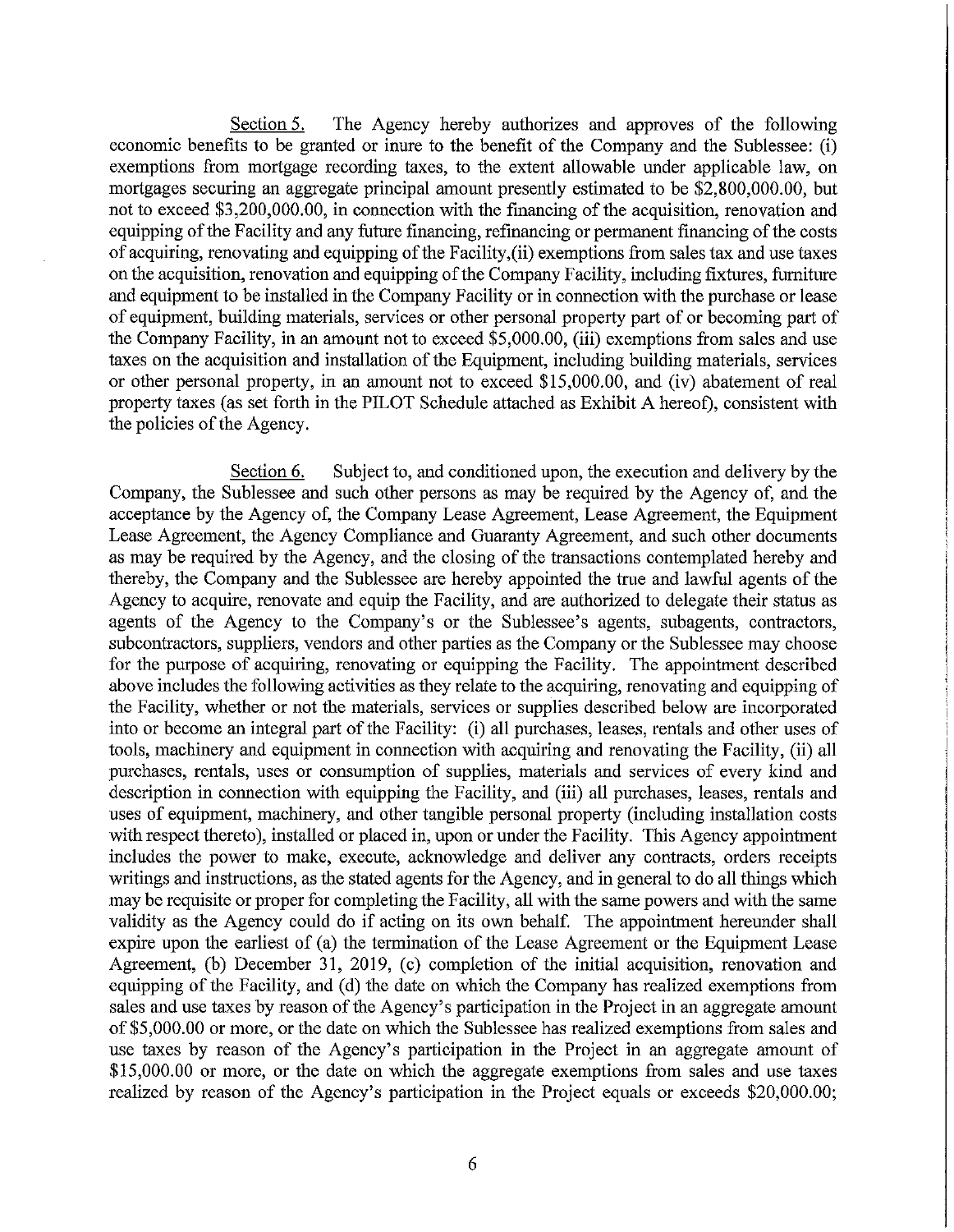provided however, such appointment may be extended and the amounts of the exemptions may be increased at the sole discretion of the Agency, upon the written request of the Sublessee, if such activities and improvements are not completed by such time or additional sales and uses tax exemptions are necessary. The Company and Sublessee shall indemnify the Agency with respect to any transaction of any kind between and among the agents, subagents, contractors, subcontractors, materialmen, vendors and/or suppliers and the Company or the Sublessee, as agent of the Agency. The aforesaid agency appointment expressly exclude the Company and the Sublessee from purchasing motor vehicles, including any cars, trucks, vans or buses which are licensed by the Department of Motor Vehicles for use on public highways or streets.

Section 7. The Chairman, Chief Executive Officer and/or any other member of the Agency are hereby authorized and directed to, on behalf of and in the name of the Agency, execute, deliver and perform a Company Lease Agreement, Lease Agreement, Equipment Lease Agreement, Agency Compliance and Guaranty Agreement, Mortgage (including construction, permanent and refinancing mortgages, and replacements, substitutions, extensions and additions to such mortgages) with a limitation of the Agency's liability thereunder, and other certificates, agreements, instruments and documents, as above contemplated and in such form and containing such terms, conditions and provisions as the person executing same on behalf of the Agency shall deem necessary or desirable, and shall approve, such necessity, desirability, and approval, to be conclusively evidenced by his or her execution and delivery thereof. The Chairman, Chief Executive Officer and/or any other member of the Agency are hereby authorized and directed, on behalf of and in the name of the Agency, to pay all fees, charges and expenses incurred, to cause compliance with the terms, conditions and provisions of agreements binding upon the Agency, and to do all such further acts and things, in furtherance of the foregoing as such person shall deem necessary or desirable, and shall approve.

Section 8. The Company and the Sublessee hereby agree to comply with Section 875 of the Act. The Company and the Sublessee further agree that the exemption of sales and use tax provided pursuant to the Act and the appointment of the Company and the Sublessee as agents of the Agency pursuant to this resolution is subject to termination and recapture of benefits pursuant to Section 875 of the Act, the Lease Agreement and the Equipment Lease Agreement.

Weinberg Gross & Pergament LLP are hereby appointed Section 9. Transaction Counsel to the Agency, and is authorized and directed to work with Counsel to the Company, Sublessee and others, to prepare, for submission to the Agency, all documents necessary to effect the transaction described in these resolutions.

Section 10. Any and all acts, instruments, and other writings heretofore or hereafter performed and/or executed and delivered by any one or more of the Chairman, Chief Executive Officer or any member of the Agency, pursuant to the several foregoing resolutions, for and on behalf of and in the name of the Agency, in connection with the transactions contemplated thereby, be and the same hereby are, in all respects ratified, confirmed and approved.

Section 11. The documents, including the proposed Company Lease Agreement, Lease Agreement, Equipment Lease Agreement, Agency Compliance and Guaranty Agreement and Mortgage, promptly following the execution, and delivery thereof, be identified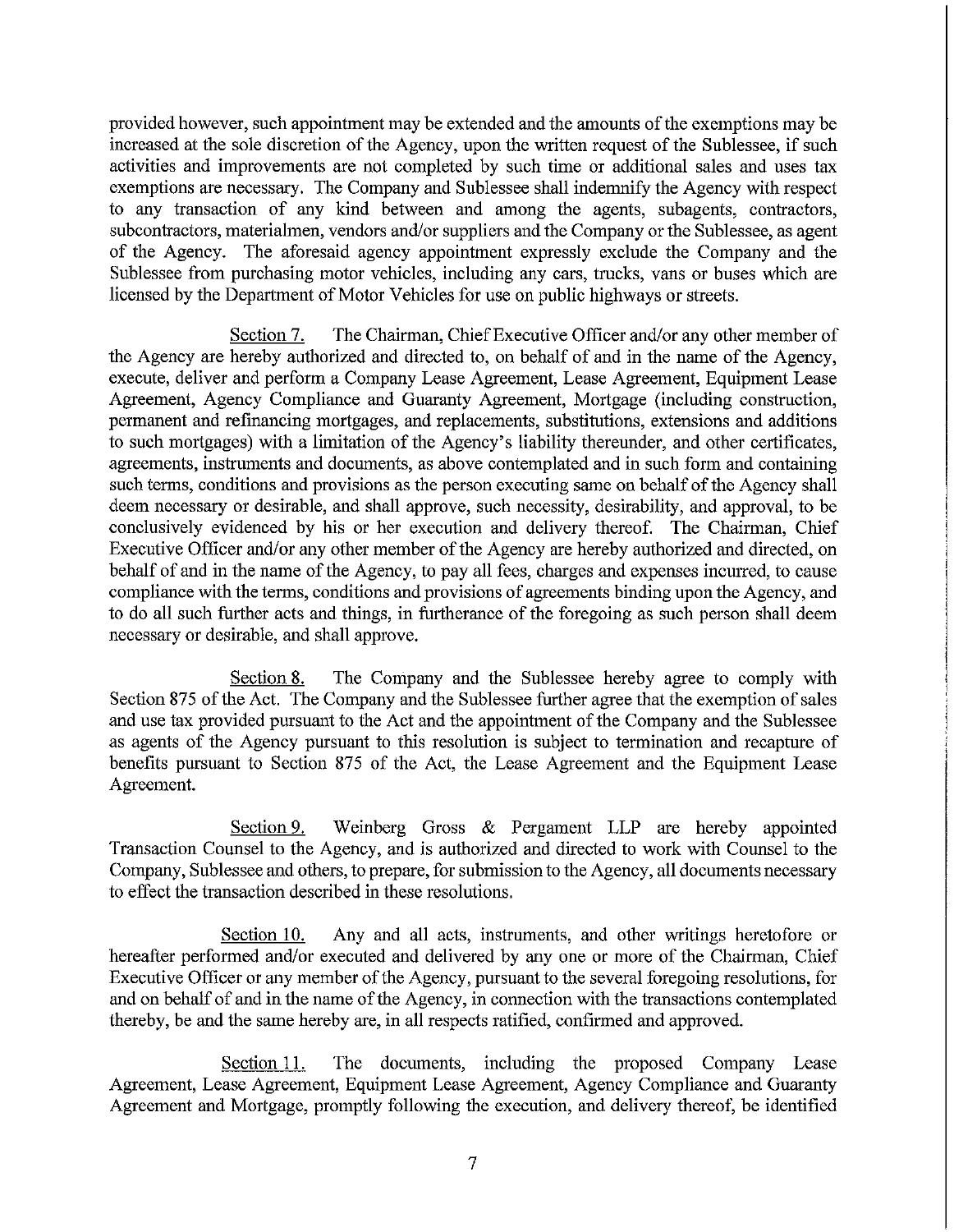by any of the Chairman, Chief Executive Officer or any member of the Agency by his or her endorsement thereon and when so identified be filed with the official records of the Agency.

Section 12. Any expenses incurred by the Agency with respect to the Facility shall be paid by the Company and the Sublessee. By acceptance hereof, the Company and the Sublessee agree to pay such expenses and further agree to indemnify and hold harmless the Agency, its members, directors, employees and agents from and against all claims, suits, actions, proceedings, obligations, damages, liabilities, judgments, costs and expenses, including legal fees and expenses, incurred as a result of action or inaction taken by or on behalf of the Agency in good faith with respect to the Facility.

Section 13. The Chairman, Chief Executive Officer, Counsel to the Agency or any member of the Agency are hereby authorized and directed (i) to distribute copies of this resolution to the Company and the Sublessee, and (ii) to do such further things or perform such acts as may be necessary or convenient to implement the provisions of this resolution.

Section 14. This resolution shall take effect immediately, and, unless sooner rescinded or amended, shall be deemed rescinded at the expiration of six (6) months after the date of the adoption of this resolution if the closing contemplated hereunder has not occurred prior to such expiration, subject to extension at the discretion of the Agency upon the written request of the Company or the Sublessee.

Adopted: December 4, 2018

Accepted: December 4, 2018

|     | BELLPORT FORTUNE LLC        |
|-----|-----------------------------|
| By: | Qishu/Lin, Managing Member  |
|     | NITED MEATPRODUCTS INC.     |
| By: |                             |
|     | ishu Lin, Preside <u>nt</u> |